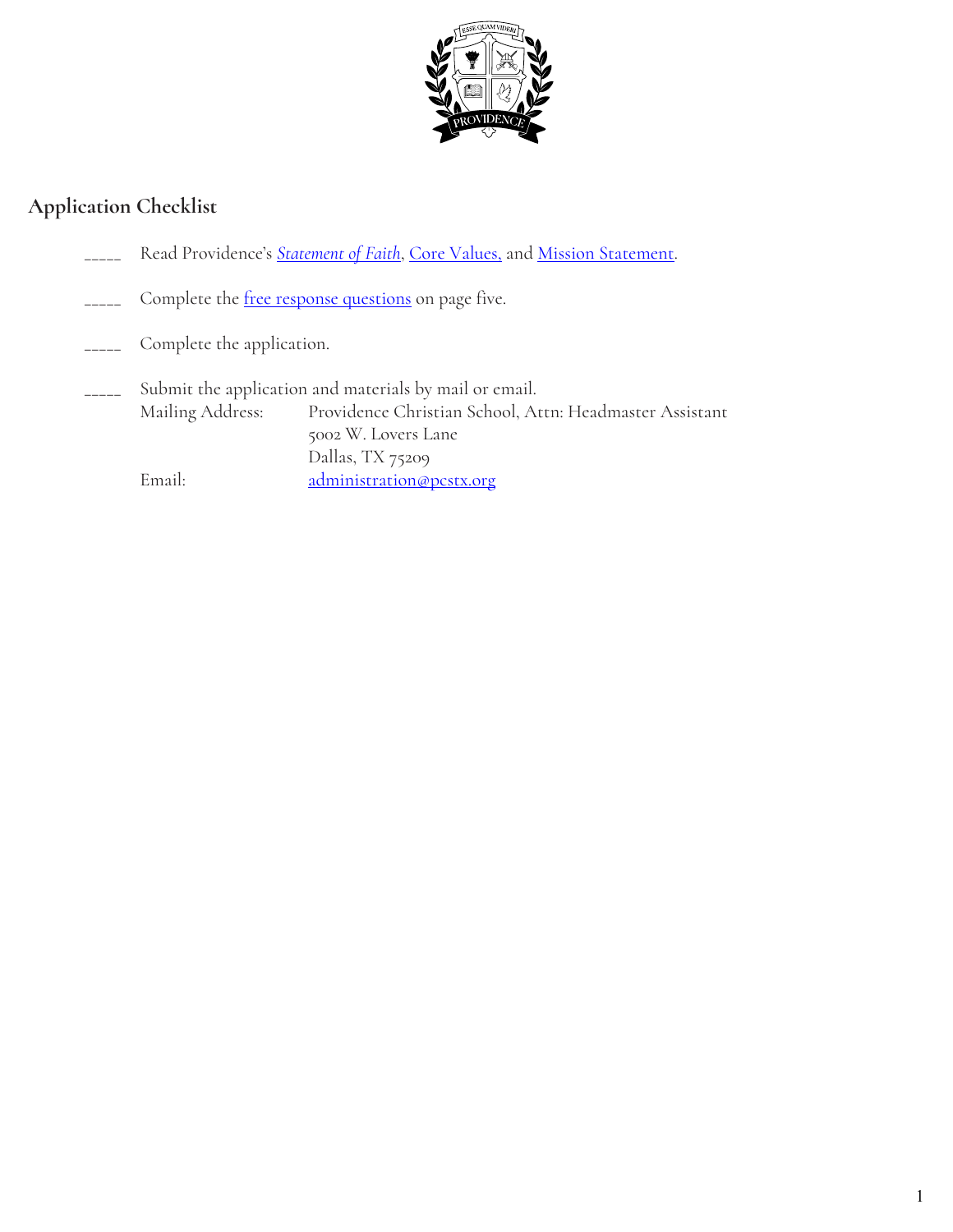# **Substitute Application**

Date:

If you are hired, you will be required to verify identity and eligibility to work in the United States and to complete the required Form I-9 Employment Eligibility Verification.

# Address: City: State: State: Country: ZIP: Email: Phone: **Job Interest** How did you hear about Providence? Name: First Middle Last

I would prefer to substitute in \_\_\_\_\_ Lower School (PK –  $4^{\text{th}}$ ) and/or \_\_\_\_\_ Middle School ( $5^{\text{th}} - 8^{\text{th}}$ )

Please list what days and times you are available:

**Personal Data**

*A full day of teaching is an eight-hour work day from 7:30 a.m. – 3:30 p.m.*

| Days of the Week | <b>Hours Available</b> |
|------------------|------------------------|
| Monday           |                        |
| Tuesday          |                        |
| Wednesday        |                        |
| Thursday         |                        |
| Friday           |                        |

**Lesson Plans:** Teachers will contact you with information concerning lesson plans, handouts, curriculum, homework, and slides. They may leave additional notes on their desks. If you receive this information in advance, please review it and communicate any questions with the teacher in advance. Substitutes are asked to grade papers only at the teacher's request.

**Dress Code:** With the exception of the occasional casual dress days, we ask that our teachers wear conservative, professional attire (ties for men, skirts or dresses for women) and shoes.

**Arrival:** Because Dallas traffic is unpredictable and to allow for preparation time, we suggest that you arrive twenty to thirty minutes before the start of the first class or duty.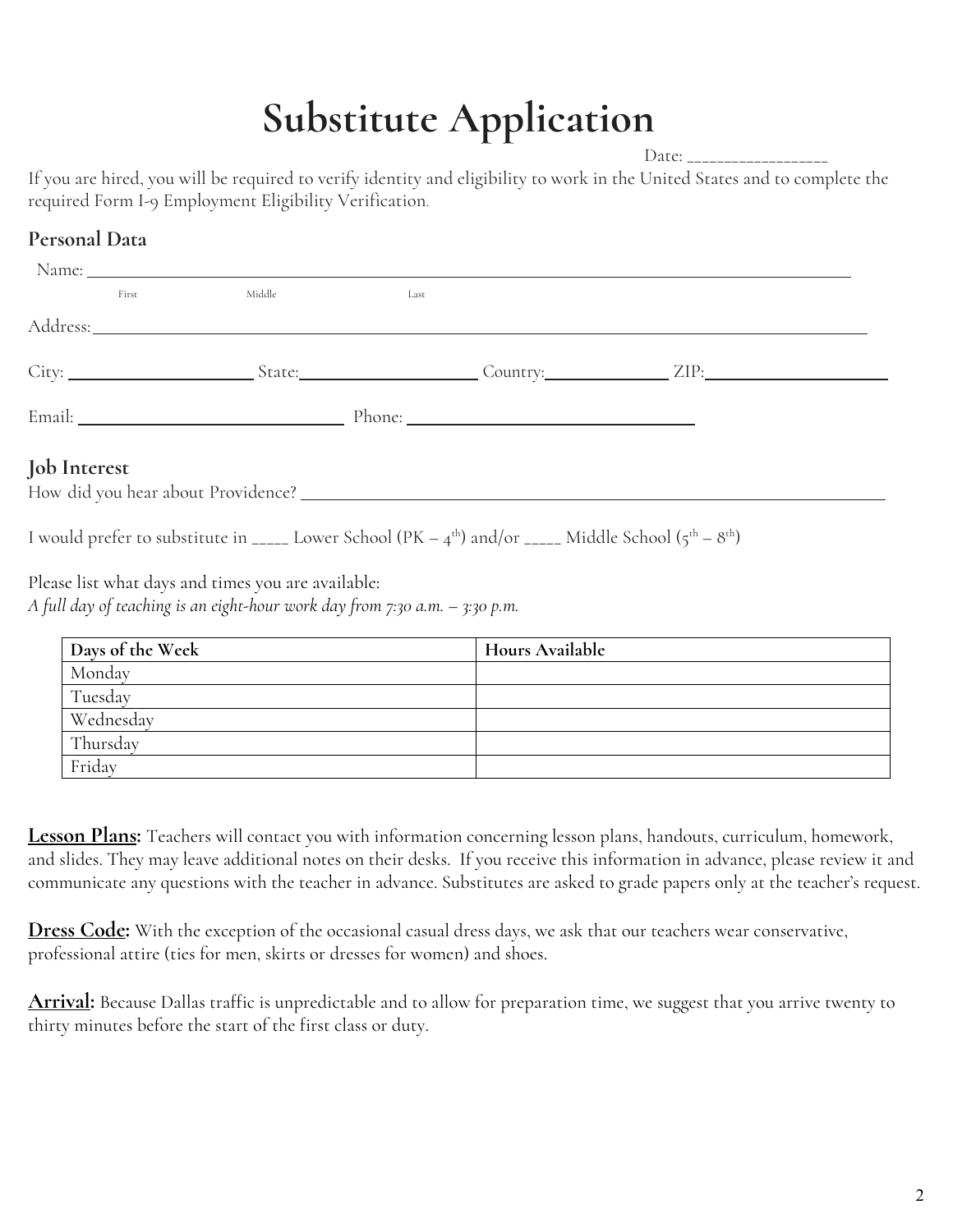# **Education and Training** (Please do not abbreviate school names.)

| <b>Full School Name</b>                                                      | City | State | Major | Graduated               | Degree | Cum. GPA |
|------------------------------------------------------------------------------|------|-------|-------|-------------------------|--------|----------|
| High School:                                                                 |      |       |       | Yes<br>No<br><b>GED</b> |        |          |
| Trade School/Technical School:                                               |      |       |       | Yes<br>N <sub>o</sub>   |        |          |
| College:                                                                     |      |       |       | Yes<br>N <sub>o</sub>   |        |          |
| College:                                                                     |      |       |       | Yes<br>N <sub>o</sub>   |        |          |
| College/Graduate School:                                                     |      |       |       | Yes<br>N <sub>o</sub>   |        |          |
| College/Graduate School:                                                     |      |       |       | Yes<br>N <sub>o</sub>   |        |          |
| Please indicate the name(s) you used during your highest level of education: |      |       |       |                         |        |          |

How many years of formal teaching experience do you have in a traditional school setting?

\_\_\_\_\_ years full time \_\_\_\_\_ years part time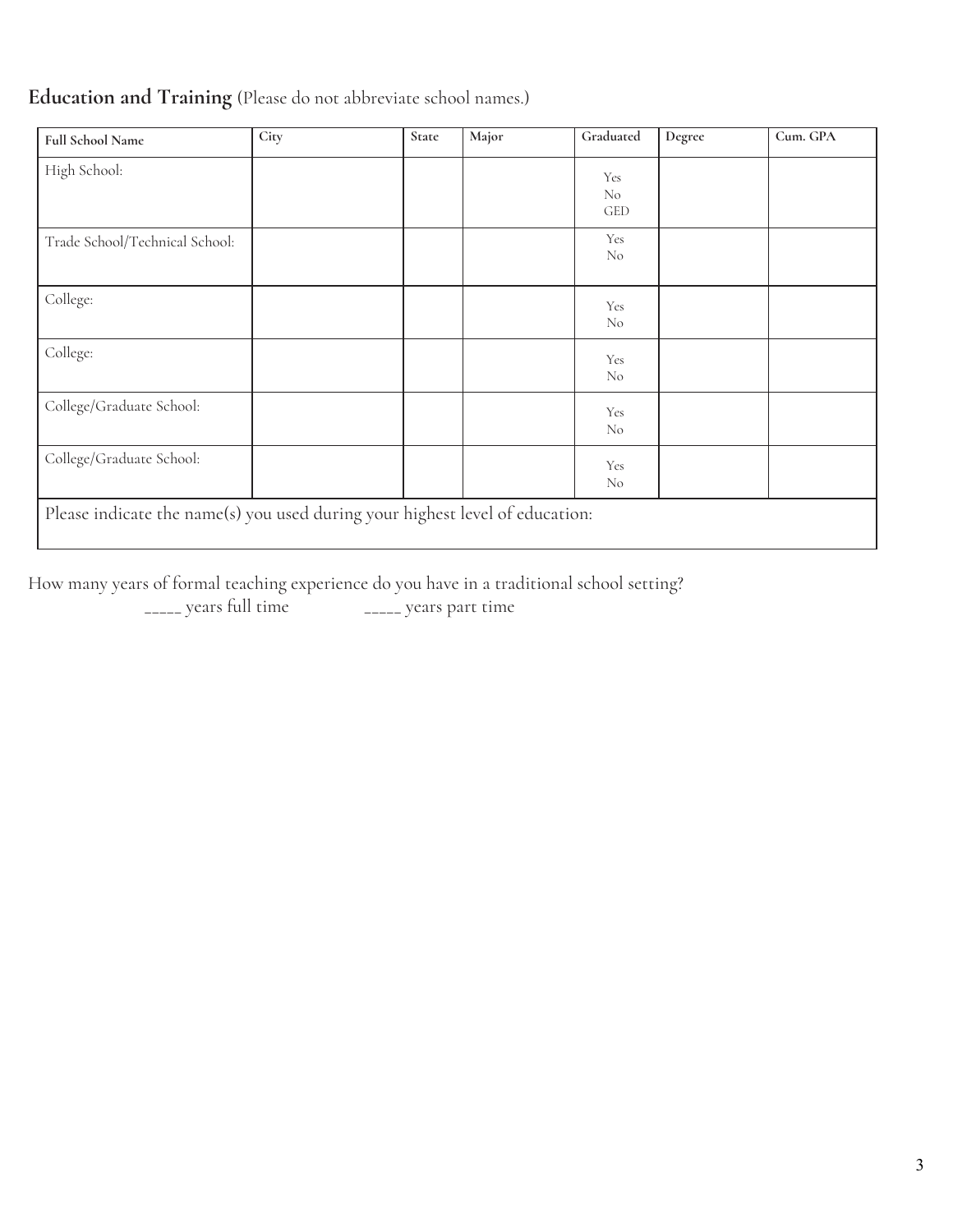# **Employment Record**

Starting with your current or most recent employment, list your past three previous employers. Please complete in full for each employer. Please make sure your resume reflects all work experience.

| Organization Name:                      | Start Date: | End Date:                     | Job Title and Duties: |
|-----------------------------------------|-------------|-------------------------------|-----------------------|
|                                         |             |                               |                       |
| Street Address:                         | Department: |                               | Salary:               |
|                                         |             |                               |                       |
| City:                                   |             | State:                        | Telephone:            |
|                                         |             |                               |                       |
| When may we contact this employer? Now_ |             | After acceptance of offer     |                       |
| Reason for Leaving:                     |             | Name and Title of Supervisor: |                       |
|                                         |             |                               |                       |

| Organization Name:        | Start Date: | End Date: | Job Title and Duties:         |
|---------------------------|-------------|-----------|-------------------------------|
| Street Address:           | Department: |           | Salary:                       |
| State:<br>City:           |             |           | Telephone:                    |
| After acceptance of offer |             |           |                               |
| Reason For Leaving:       |             |           | Name and Title of Supervisor: |
|                           |             |           |                               |

| Organization Name:                                                  | <b>Start Date:</b> | End Date: | Job Title and Duties:         |  |
|---------------------------------------------------------------------|--------------------|-----------|-------------------------------|--|
| Street Address:                                                     | Department:        |           | Salary:                       |  |
| State:<br>City:                                                     |                    |           | Telephone:                    |  |
| When may we contact this employer? Now<br>After acceptance of offer |                    |           |                               |  |
| Reason For Leaving:                                                 |                    |           | Name and Title of Supervisor: |  |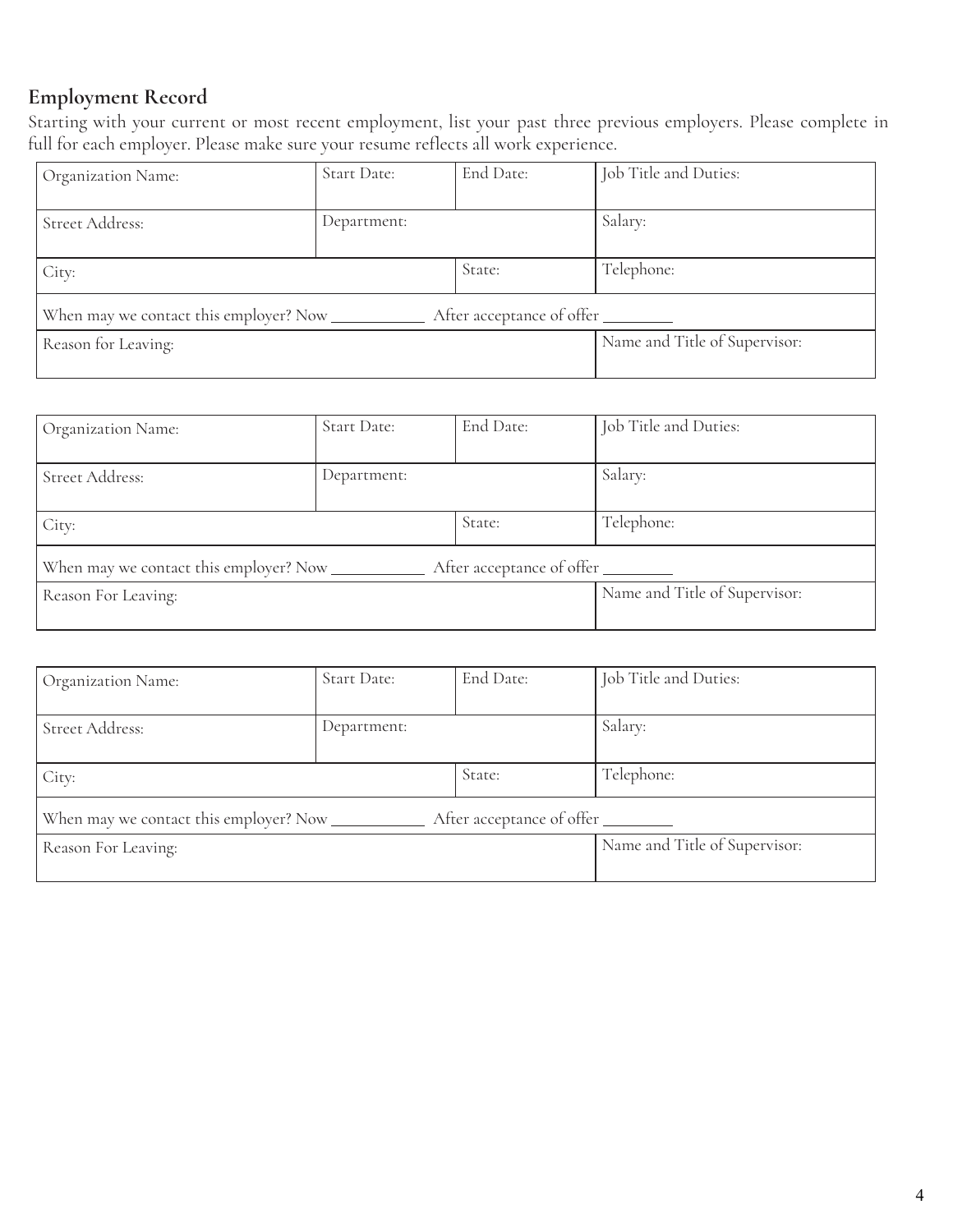#### **History with Providence**

|                                | Were you ever previously employed by Providence? Yes_____ No _____                          |                                                                                                                    |
|--------------------------------|---------------------------------------------------------------------------------------------|--------------------------------------------------------------------------------------------------------------------|
|                                |                                                                                             |                                                                                                                    |
|                                |                                                                                             |                                                                                                                    |
|                                |                                                                                             |                                                                                                                    |
| of Trustees?                   |                                                                                             | Do you have any relatives who are currently employed by Providence or who serve on the Providence Board            |
|                                |                                                                                             |                                                                                                                    |
|                                | Did you attend Providence? Yes ______ Years Attended ____________________________ No ______ |                                                                                                                    |
| Church Information             |                                                                                             |                                                                                                                    |
| Pastoral Reference             |                                                                                             | Please provide the name and phone number of your pastor or other church leader whom we may contact:                |
|                                |                                                                                             |                                                                                                                    |
| <b>Additional References</b>   |                                                                                             |                                                                                                                    |
| reference to your application. |                                                                                             | Besides your pastor and current or past supervisor, please list at least two other people whom we may contact with |
| Reference Name                 | Title/Relationship                                                                          | Daytime Phone Number                                                                                               |
|                                |                                                                                             | $1.$ $\overline{\phantom{a}}$                                                                                      |
|                                |                                                                                             | 2. $\overline{\phantom{a}}$                                                                                        |
|                                |                                                                                             |                                                                                                                    |

# **Please answer the following questions in a separate document and attach the document with this application.**

- 1. Please discuss your spiritual journey, what Christ means to you, and the difference He makes in your life.
- 2. Why would you like to substitute at Providence?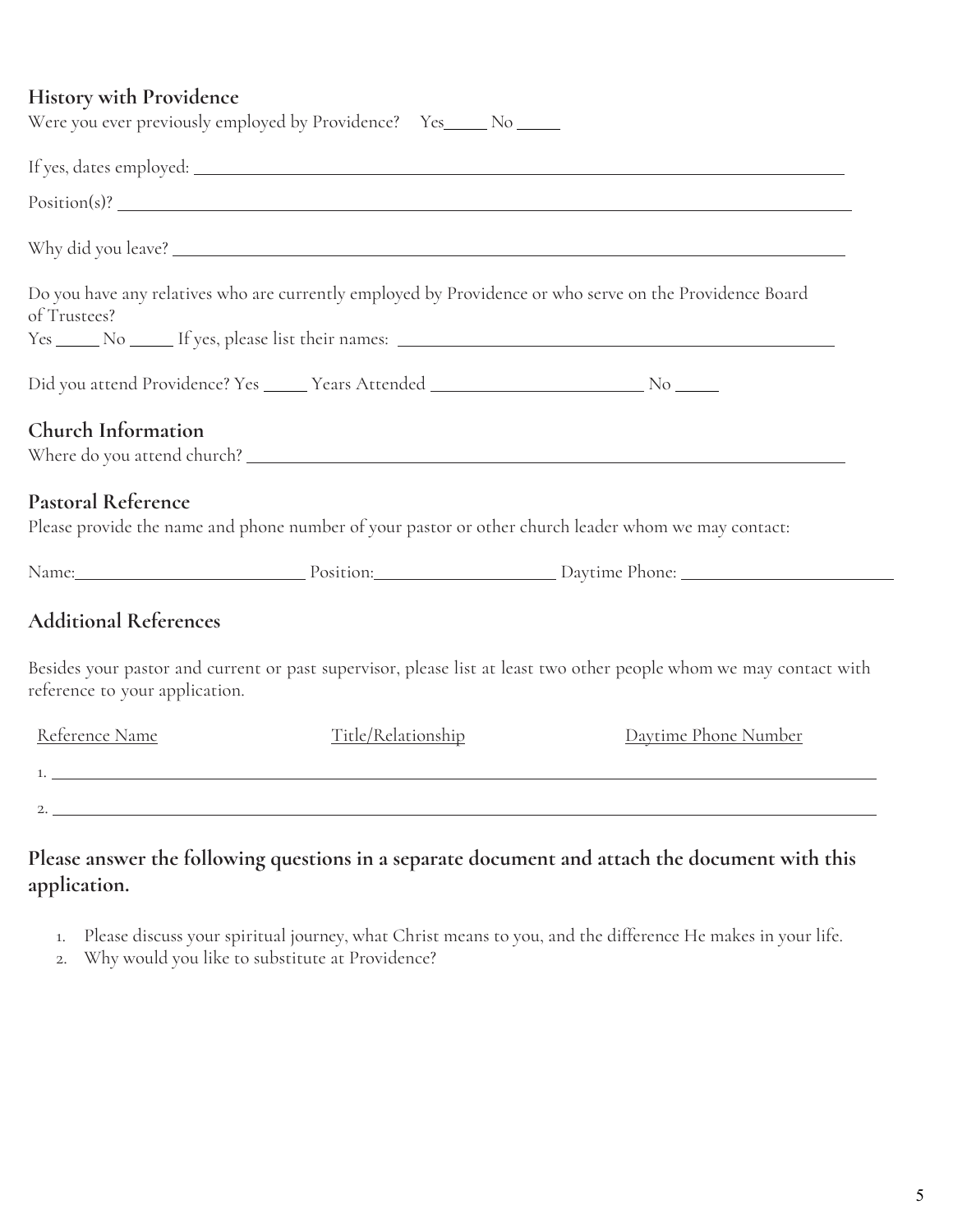# **Legal History**

| $Y_$ $N_$                           | Have you ever been convicted of a criminal offense (felony or misdemeanor)? Answer<br>"yes" if you have entered a plea agreement including a deferred sentence or deferred<br>judgment arrangement in connection with a criminal case.           |
|-------------------------------------|--------------------------------------------------------------------------------------------------------------------------------------------------------------------------------------------------------------------------------------------------|
| $Y_{\phantom{1}}$ $N_{\phantom{1}}$ | Have you ever been charged with a sexual offense, an offense relating to children, or a<br>crime of violence?                                                                                                                                    |
| $Y_$ $N_$                           | Have you ever been reported to any organization or registry for abuse or misconduct<br>involving children?                                                                                                                                       |
| $Y_$ $N_$                           | Do you have any disciplinary action or investigation pending by an employer, other<br>organization, professional association, or licensing body for violence, sexual misconduct,<br>or misconduct involving children?                            |
|                                     | Have you ever been disciplined or dismissed from any volunteer position or employment<br>for any reason, or following an allegation of sexual misconduct, physical aggression, verbal<br>aggression, or other inappropriate behavior or conduct? |
| $Y_$ N_                             | Have you ever been reprimanded or asked to leave or end your membership in an<br>organization in which you were volunteering?                                                                                                                    |
| $Y_$ $N_$                           | Have you ever been the subject of a complaint or disciplinary proceeding concerning any<br>professional license or professional affiliation held by you?                                                                                         |
| $Y_$ $N_$                           | Do you now or have you ever sought out child pornography?                                                                                                                                                                                        |

If you answered "yes" to any of the above questions, please explain fully. (Use additional sheet if needed.)

This information will not necessarily bar an applicant from employment and, therefore, any uncertainty should be resolved in *favor of disclosure. The nature and seriousness of any crime and date of offense will be considered*.